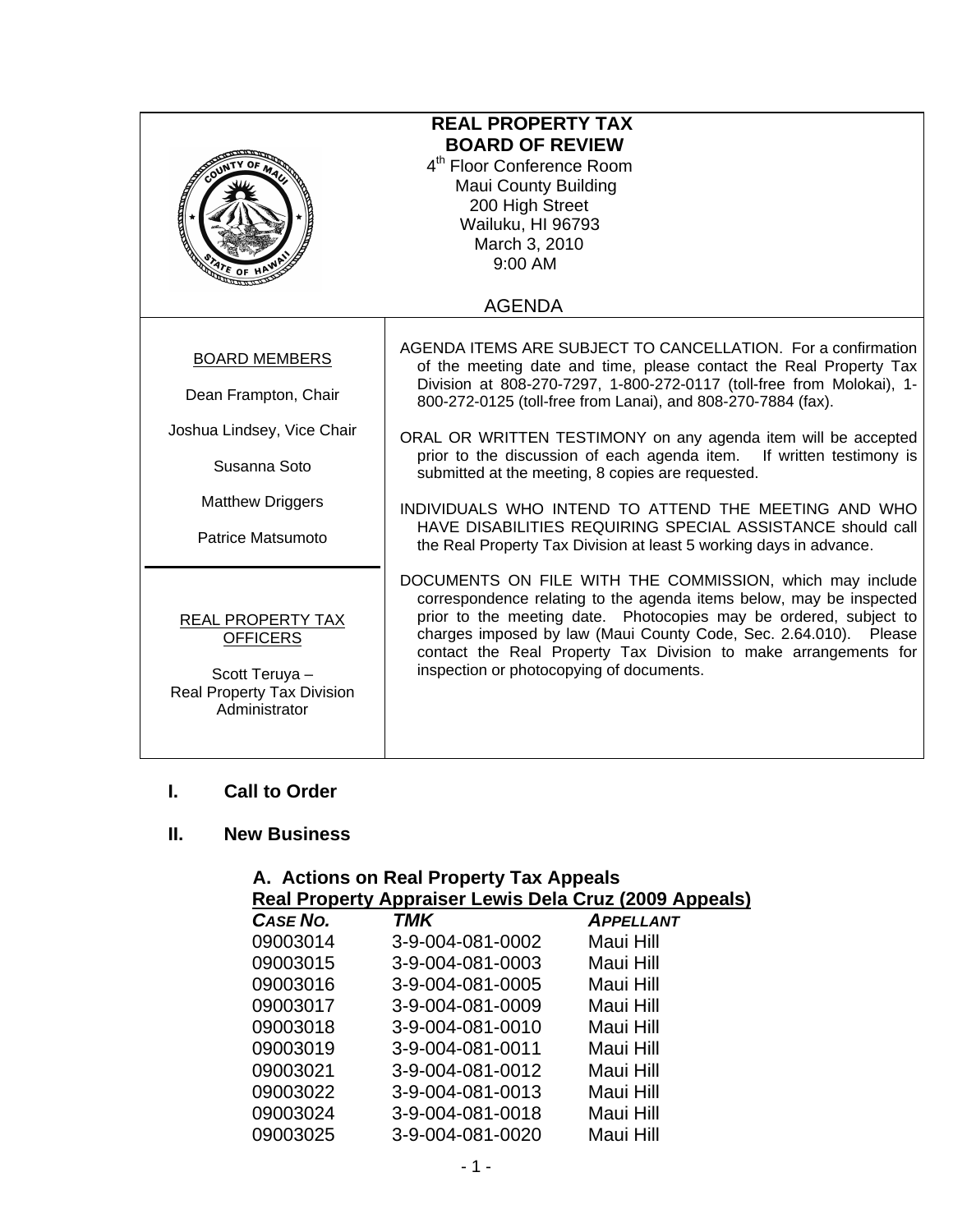|                      | Real Property Appraiser Lewis Dela Cruz (cont'd) |           |
|----------------------|--------------------------------------------------|-----------|
| <b>CASE NO.</b>      | TMK                                              | APPELLANT |
| 09003027             | 3-9-004-081-0022                                 | Maui Hill |
| 09003028             | 3-9-004-081-0023                                 | Maui Hill |
| 09003030             | 3-9-004-081-0024                                 | Maui Hill |
| 09003031             | 3-9-004-081-0025                                 | Maui Hill |
| 09003033             | 3-9-004-081-0026                                 | Maui Hill |
| 09003035             | 3-9-004-081-0028                                 | Maui Hill |
| 09003036             | 3-9-004-081-0038                                 | Maui Hill |
| 09003038             | 3-9-004-081-0040                                 | Maui Hill |
| 09003039             | 3-9-004-081-0043                                 | Maui Hill |
| 09003041             | 3-9-004-081-0044                                 | Maui Hill |
| 09003043             | 3-9-004-081-0045                                 | Maui Hill |
| 09003045             | 3-9-004-081-0047                                 | Maui Hill |
| 09003048             | 3-9-004-081-0053                                 | Maui Hill |
| 09003049             | 3-9-004-081-0054                                 | Maui Hill |
| 09003051             | 3-9-004-081-0056                                 | Maui Hill |
| 09003053             | 3-9-004-081-0057                                 | Maui Hill |
| 09003054             | 3-9-004-081-0058                                 | Maui Hill |
| 09003057             | 3-9-004-081-0060                                 | Maui Hill |
| 09003077             | 3-9-004-081-0061                                 | Maui Hill |
| 09003079             | 3-9-004-081-0063                                 | Maui Hill |
| 09003081             | 3-9-004-081-0064                                 | Maui Hill |
| 09003082             | 3-9-004-081-0065                                 | Maui Hill |
| 09003083             | 3-9-004-081-0068                                 | Maui Hill |
| 09003086             | 3-9-004-081-0075                                 | Maui Hill |
| 09003088             | 3-9-004-081-0077                                 | Maui Hill |
| 09003099             | 3-9-004-081-0078                                 | Maui Hill |
| 09003101             | 3-9-004-081-0086                                 | Maui Hill |
| 09003102             | 3-9-004-081-0090                                 | Maui Hill |
| 09003116             | 3-9-004-081-0098                                 | Maui Hill |
| 09003117             | 3-9-004-081-0102                                 | Maui Hill |
| 09003120             | 3-9-004-081-0103                                 | Maui Hill |
| 09003121             | 3-9-004-081-0105                                 | Maui Hill |
| 09003141             | 3-9-004-081-0112                                 | Maui Hill |
| 09003142             | 3-9-004-081-0117                                 | Maui Hill |
| 09003144             | 3-9-004-081-0118                                 | Maui Hill |
| 09003145             | 3-9-004-081-0122                                 | Maui Hill |
| 09003146             | 3-9-004-081-0123                                 | Maui Hill |
| 09003148             | 3-9-004-081-0124                                 | Maui Hill |
|                      |                                                  | Maui Hill |
| 09003149<br>09003150 | 3-9-004-081-0126                                 |           |
|                      | 3-9-004-081-0129                                 | Maui Hill |
| 09003151             | 3-9-004-081-0134                                 | Maui Hill |
| 09003153             | 3-9-004-081-0135                                 | Maui Hill |
| 09003154             | 3-9-004-081-0137                                 | Maui Hill |
| 09003156             | 3-9-004-081-0138                                 | Maui Hill |
| 09003158             | 3-9-004-081-0139                                 | Maui Hill |
| 09003159             | 3-9-004-081-0140                                 | Maui Hill |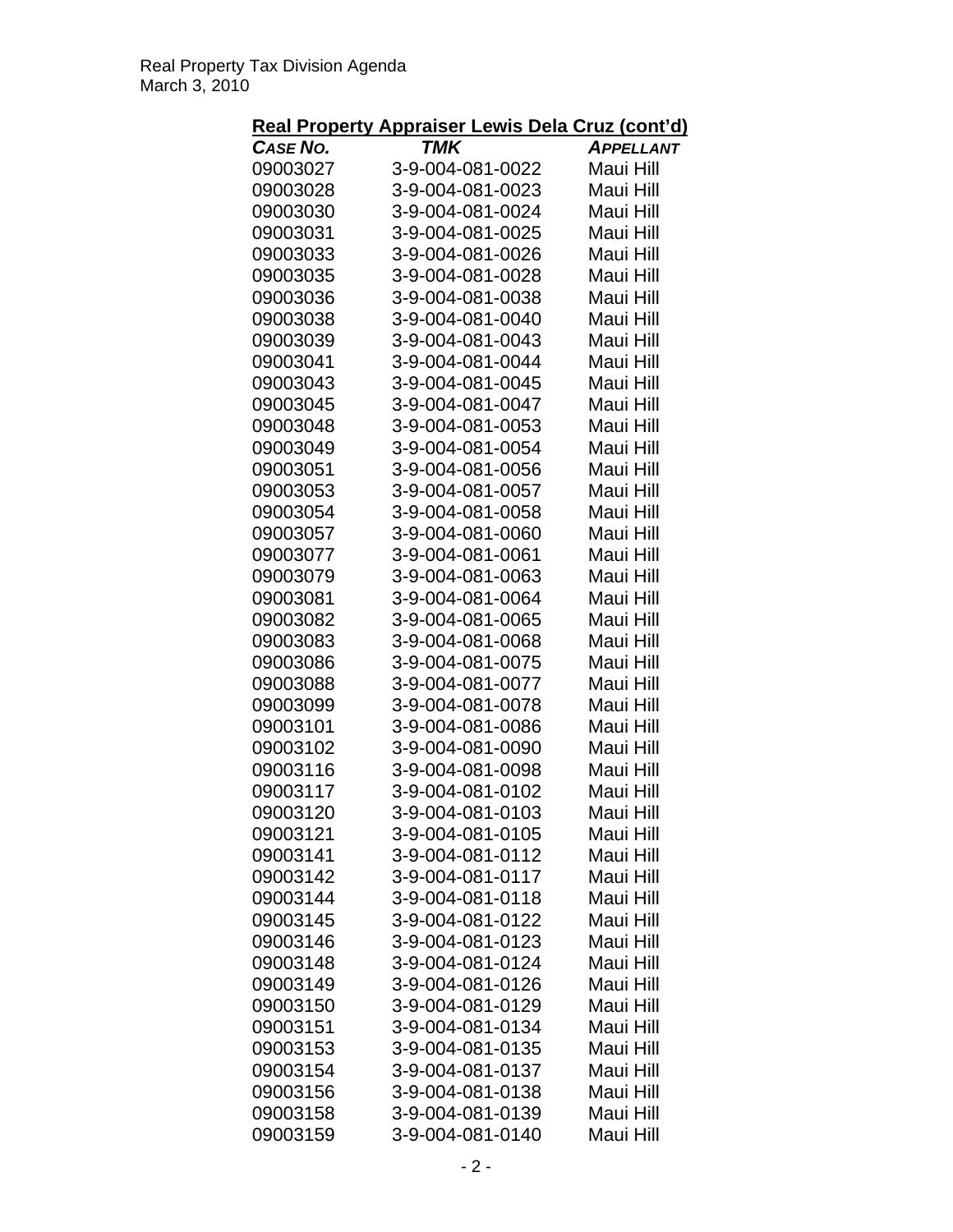## **Real Property Appraiser Lewis Dela Cruz (cont'd)**

| <b>CASE NO.</b>      | <b>TMK</b>                           | <b>APPELLANT</b>                                                   |
|----------------------|--------------------------------------|--------------------------------------------------------------------|
| 09004876             | 3-9-001-043-0001                     | <b>Maui Beach Vacation Club</b>                                    |
| 09004878             | 3-9-001-043-0002                     | <b>Maui Beach Vacation Club</b>                                    |
| 09004882             | 3-9-001-043-0004                     | <b>Maui Beach Vacation Club</b>                                    |
| 09004884             | 3-9-001-043-0006                     | <b>Maui Beach Vacation Club</b>                                    |
| 09004885             | 3-9-001-043-0007                     | <b>Maui Beach Vacation Club</b>                                    |
| 09004886             | 3-9-001-043-0008                     | <b>Maui Beach Vacation Club</b>                                    |
| 09004887             | 3-9-001-043-0009                     | <b>Maui Beach Vacation Club</b>                                    |
| 09004889             | 3-9-001-043-0010                     | <b>Maui Beach Vacation Club</b>                                    |
| 09004890             | 3-9-001-043-0011                     | <b>Maui Beach Vacation Club</b>                                    |
| 09004892             | 3-9-001-043-0012                     | <b>Maui Beach Vacation Club</b>                                    |
| 09004893             | 3-9-001-043-0013                     | <b>Maui Beach Vacation Club</b>                                    |
| 09004895             | 3-9-001-043-0014                     | <b>Maui Beach Vacation Club</b>                                    |
| 09004897             | 3-9-001-043-0015                     | <b>Maui Beach Vacation Club</b>                                    |
| 09004898             | 3-9-001-043-0016                     | <b>Maui Beach Vacation Club</b>                                    |
| 09004901             | 3-9-001-043-0017                     | <b>Maui Beach Vacation Club</b>                                    |
| 09004902             | 3-9-001-043-0018                     | <b>Maui Beach Vacation Club</b>                                    |
| 09004909             | 3-9-001-043-0019                     | <b>Maui Beach Vacation Club</b>                                    |
| 09004910             | 3-9-001-043-0020                     | <b>Maui Beach Vacation Club</b>                                    |
| 09004912             | 3-9-001-043-0021                     | <b>Maui Beach Vacation Club</b>                                    |
| 09004914             | 3-9-001-043-0022                     | <b>Maui Beach Vacation Club</b>                                    |
| 09004916             | 3-9-001-043-0023                     | Maui Beach Vacation Club                                           |
| 09004917             | 3-9-001-043-0024                     | <b>Maui Beach Vacation Club</b>                                    |
| 09004919             | 3-9-001-043-0025                     | <b>Maui Beach Vacation Club</b>                                    |
| 09004922             | 3-9-001-043-0026                     | <b>Maui Beach Vacation Club</b>                                    |
| 09004924             | 3-9-001-043-0027                     | <b>Maui Beach Vacation Club</b>                                    |
| 09004925             | 3-9-001-043-0028                     | <b>Maui Beach Vacation Club</b>                                    |
| 09005044             | 3-9-001-043-0029                     | <b>Maui Beach Vacation Club</b>                                    |
| 09005048             | 3-9-001-043-0030                     | <b>Maui Beach Vacation Club</b>                                    |
| 09005049             | 3-9-001-043-0031                     | <b>Maui Beach Vacation Club</b>                                    |
| 09005052<br>09005053 | 3-9-001-043-0032                     | <b>Maui Beach Vacation Club</b>                                    |
| 09005057             | 3-9-001-043-0033<br>3-9-001-043-0035 | <b>Maui Beach Vacation Club</b><br><b>Maui Beach Vacation Club</b> |
| 09005059             | 3-9-001-043-0036                     | <b>Maui Beach Vacation Club</b>                                    |
| 09005061             | 3-9-001-043-0037                     | Maui Beach Vacation Club                                           |
| 09005064             | 3-9-001-043-0039                     | Maui Beach Vacation Club                                           |
| 09005066             | 3-9-001-043-0040                     | <b>Maui Beach Vacation Club</b>                                    |
| 09005068             | 3-9-001-043-0041                     | <b>Maui Beach Vacation Club</b>                                    |
| 09005071             | 3-9-001-043-0042                     | <b>Maui Beach Vacation Club</b>                                    |
| 09005073             | 3-9-001-043-0043                     | <b>Maui Beach Vacation Club</b>                                    |
| 09005075             | 3-9-001-043-0044                     | <b>Maui Beach Vacation Club</b>                                    |
| 09005078             | 3-9-001-043-0045                     | <b>Maui Beach Vacation Club</b>                                    |
| 09005082             | 3-9-001-043-0046                     | <b>Maui Beach Vacation Club</b>                                    |
| 09005083             | 3-9-001-043-0047                     | <b>Maui Beach Vacation Club</b>                                    |
| 09005087             | 3-9-001-043-0048                     | <b>Maui Beach Vacation Club</b>                                    |
| 09005089             | 3-9-001-043-0049                     | <b>Maui Beach Vacation Club</b>                                    |
| 09005052             | 3-9-001-043-0050                     | <b>Maui Beach Vacation Club</b>                                    |